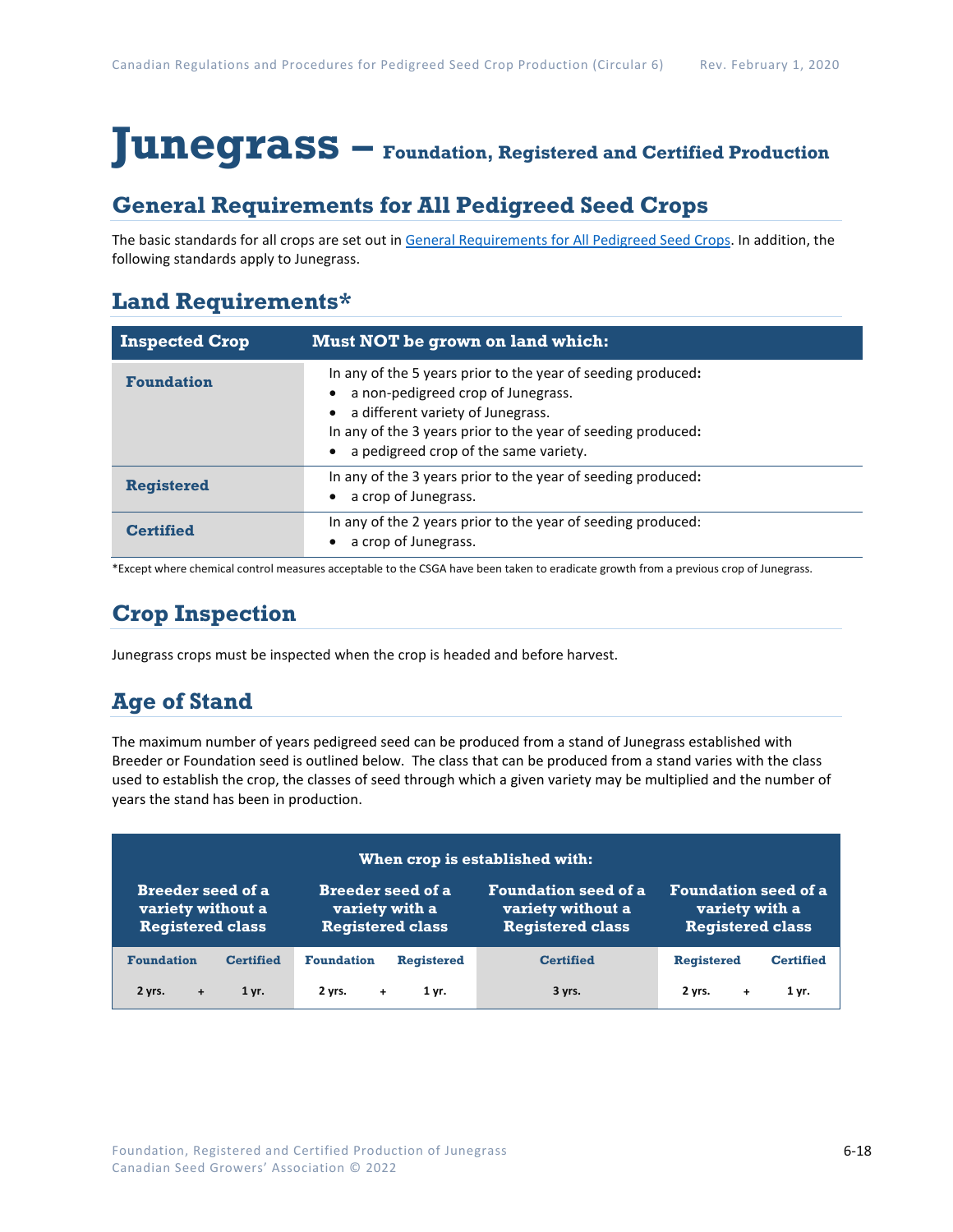### **Crop Standards**

### **Isolation**

The isolation must be reasonably free from plants that may cross pollinate with the inspected crop. The risk to varietal purity posed by plants that may cross pollinate varies depending on area, density, stage of maturity and distance from the inspected crop. These factors will be taken into consideration in determining the pedigreed status of the inspected crop. Not more than 3 plants per square meter, on average, of plants that may cross pollinate with the inspected crop should be in the required isolation adjacent to an inspected crop.

Minimum Isolation Distances Required from an Inspected Crop to Other Crops:

1. Varietal Purity **Distance** 

 $\mathcal{L}$ 

- a. Inspected pedigreed Junegrass of same variety and class 1 meter (3 feet)
- b. Inspected pedigreed Junegrass of same variety, different class 3 meters (10 feet)
- c. Planted with Certified seed of the same variety 3 meters (10 feet)\*
- d. Different varieties of Junegrass or non-pedigreed Junegrass Table below

\* For Certified crop status only, provided the pedigree of the Certified seed used can be established.

|                                  | <b>Minimum Isolation Distance</b> |                   |                  |
|----------------------------------|-----------------------------------|-------------------|------------------|
| Area of<br><b>Inspected Crop</b> | <b>Foundation</b>                 | <b>Registered</b> | <b>Certified</b> |
| 5 acres or less                  | 400 m (1312 ft)                   | 300 m (984 ft)    | 150 m (492 ft)   |
| More than 5 acres                | 300 m (984 ft)                    | 100 m (328 ft)    | 50 m (164 ft)    |

#### 2. Mechanical Purity **Distance** Distance

a. Bentgrasses, Bluegrasses, Orchardgrasses, Redtop 3 meters (10 feet)

#### Border Removal in Lieu of Isolation:

For seed crops in excess of 5 acres, removal of a border from the inspected crop in lieu of the required isolation to a different variety or non-pedigreed Junegrass is permitted as outlined in the table below. The border must be allowed to shed pollen before being discarded.

|                       | <b>Border Removal in Lieu of Isolation Distances</b>          |                                                                    |  |  |
|-----------------------|---------------------------------------------------------------|--------------------------------------------------------------------|--|--|
| <b>Inspected Crop</b> | <b>Actual isolation distance</b><br>from contaminating source | Distance to be removed from<br>the inspected seed crop             |  |  |
| <b>Foundation</b>     | 300 m (984 ft) +                                              | $0 \text{ m}$ (0 ft)                                               |  |  |
|                       | 200 - 299 m (656 - 983 ft)                                    | 3 m (10 ft)                                                        |  |  |
|                       | 150 - 199 m (492 - 655 ft)                                    | 5 m $(16 ft)$                                                      |  |  |
|                       | less than 150 m (492 ft)                                      | 5 m (16 ft) + 150 m (492 ft) minus                                 |  |  |
|                       |                                                               | the actual isolation distance                                      |  |  |
| <b>Registered</b>     | 100 m (328 ft) +                                              | $0 \text{ m}$ (0 ft)                                               |  |  |
|                       | 75 - 99 m (246 - 327 ft)                                      | 3 m (10 ft)                                                        |  |  |
|                       | 50 - 74 m (164 - 245 ft)                                      | 5 m (16 ft)                                                        |  |  |
|                       | less than 50 m $(164 ft)$                                     | 5 m (16 ft) + 50 m (164 ft) minus<br>the actual isolation distance |  |  |